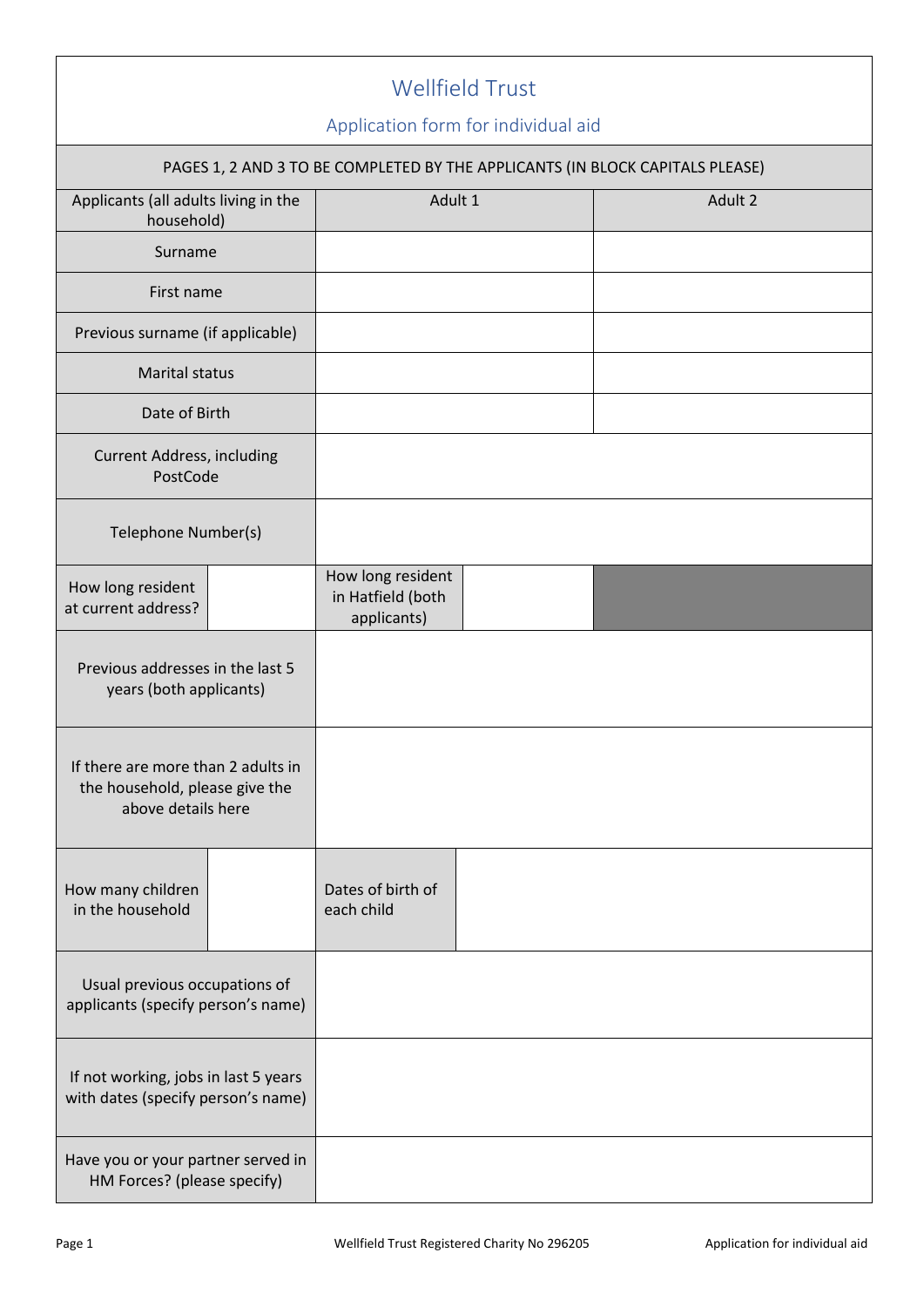| WEEKLY HOUSEHOLD INCOME (all occupants of household) |                    |                                                                                                              |                                   |  |
|------------------------------------------------------|--------------------|--------------------------------------------------------------------------------------------------------------|-----------------------------------|--|
| Employment (Nett Pay)                                | £                  | Name of person working                                                                                       |                                   |  |
| JSA/Income Support                                   | £                  | Deductions, i.e social fund<br>loan/arrears.                                                                 | £                                 |  |
| <b>Tax Credit</b>                                    | £                  | Please specify reason here                                                                                   |                                   |  |
| <b>Child Benefit</b>                                 | £                  |                                                                                                              |                                   |  |
| <b>Child Maintenance</b>                             | £                  | If not in receipt, please give<br>reason                                                                     |                                   |  |
| Retirement/Widows<br>Pension                         | £                  |                                                                                                              |                                   |  |
| <b>Occupational Pension</b>                          | £                  |                                                                                                              |                                   |  |
| <b>Disability Living</b><br>Allowance or Attendance  | £                  | Please specify whether Care<br>or Mobility rate                                                              |                                   |  |
| <b>Incapacity Benefit</b>                            | $\pmb{\mathsf{f}}$ |                                                                                                              |                                   |  |
| Regular help                                         | £                  | Are you receiving any regular financial help from relatives, friends<br>or another source, e.g. housekeeping |                                   |  |
| Any other benefits                                   | $\pmb{\mathsf{f}}$ | Please specify                                                                                               |                                   |  |
|                                                      |                    | WEEKLY HOUSEHOLD EXPENDITURE (all occupants of household)                                                    |                                   |  |
| Rent/Repayments                                      | £                  | State NIL if covered by Housing Benefit                                                                      |                                   |  |
| <b>Council Tax</b>                                   | £                  | State NIL if covered by Housing Benefit                                                                      |                                   |  |
| Gas/Electricity                                      | £                  |                                                                                                              |                                   |  |
| Water                                                | £                  |                                                                                                              |                                   |  |
| Household expenditure                                | £                  | Average amount for a week                                                                                    |                                   |  |
| Home Help                                            | £                  |                                                                                                              |                                   |  |
| Travel                                               | £                  | <b>Essential public</b><br>transport/car expenses.                                                           | Public Transport?<br>Private Car? |  |
| <b>Debts</b>                                         | £                  | Please list totals/names of<br>outstanding debts                                                             |                                   |  |
| Other essential total                                |                    | Description                                                                                                  | £                                 |  |
| expenditure e.g.<br>House/Contents                   | $\pmb{\mathsf{f}}$ | Description                                                                                                  | £                                 |  |
| Insurance, etc.                                      |                    | Description                                                                                                  | £                                 |  |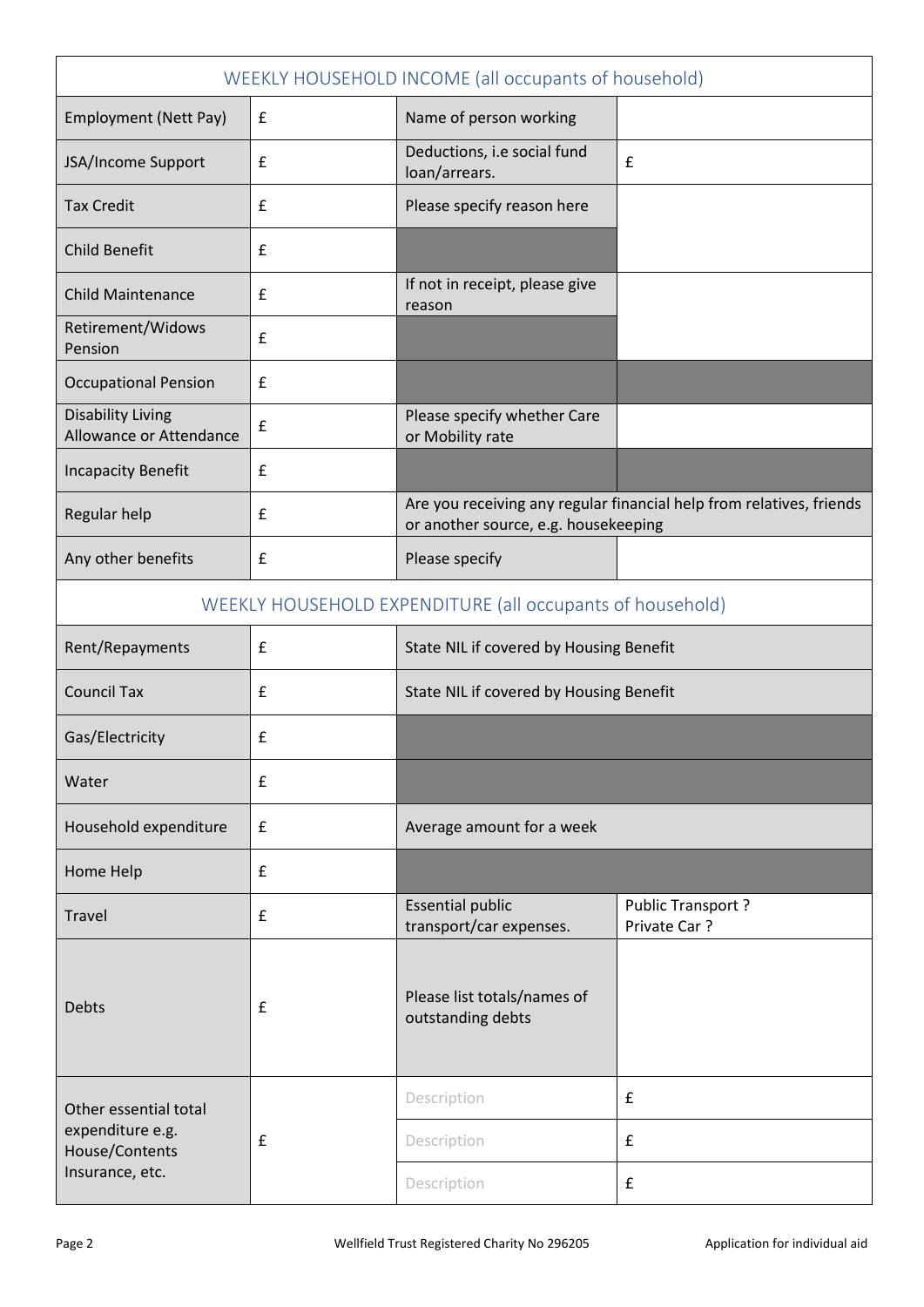| Application and Signature                                                                                                                                                                                                                                         |                                                                        |  |  |  |
|-------------------------------------------------------------------------------------------------------------------------------------------------------------------------------------------------------------------------------------------------------------------|------------------------------------------------------------------------|--|--|--|
| £                                                                                                                                                                                                                                                                 | Please specify amount                                                  |  |  |  |
| YES / NO                                                                                                                                                                                                                                                          | If yes, please state when and<br>whether or not you were<br>successful |  |  |  |
| Have you contacted the Furniture Scheme at FReScH, 26-28 Hyde Way,<br>Welwyn Garden City, Tel 01707 395635 office@fresch.org.uk to see if they<br>can help?<br>If NO and the item needed can be obtained via the Scheme, you will need to<br>approach them first. |                                                                        |  |  |  |
|                                                                                                                                                                                                                                                                   |                                                                        |  |  |  |

The Wellfield Trust will communicate all correspondence through your sponsor and neither trustees or officers should be approached concerning your application.

Should your application be successful, the trust may wish to make a visit to ensure that the item provided is being used for the purpose intended.

Application forms must be accompanied by a shopwritten estimate (compliment slip acceptable) unless applying for white goods or carpets (please contact wellfield trust for further details).

It is important that you read the consent at the bottom of the page.

If needing more than one item, please list in order of priority. If the application is for carpets and more than one room has been estimated for, then please give rooms in order of priority :-

| $\mathbf{\sim}$ nd | $\cap$ ro | лtг |
|--------------------|-----------|-----|
|                    |           |     |

Can you contribute towards the item needed? £......................

In accordance with GDPR Regulations, the Wellfield Trust states that all the information contained within this application form remains strictly confidential and for the knowledge of the applicant, sponsor and Wellfield Trust only. Please indicate by signing that the information you have provided is correct to the best of your knowledge and that you agree to the details provided being used for the purpose stated above.

By signing this application form you give your permission for your contact details to be shared with the Trust's suppliers.

| Applicant's Signature (and<br>Consent) | Date |  |
|----------------------------------------|------|--|
|----------------------------------------|------|--|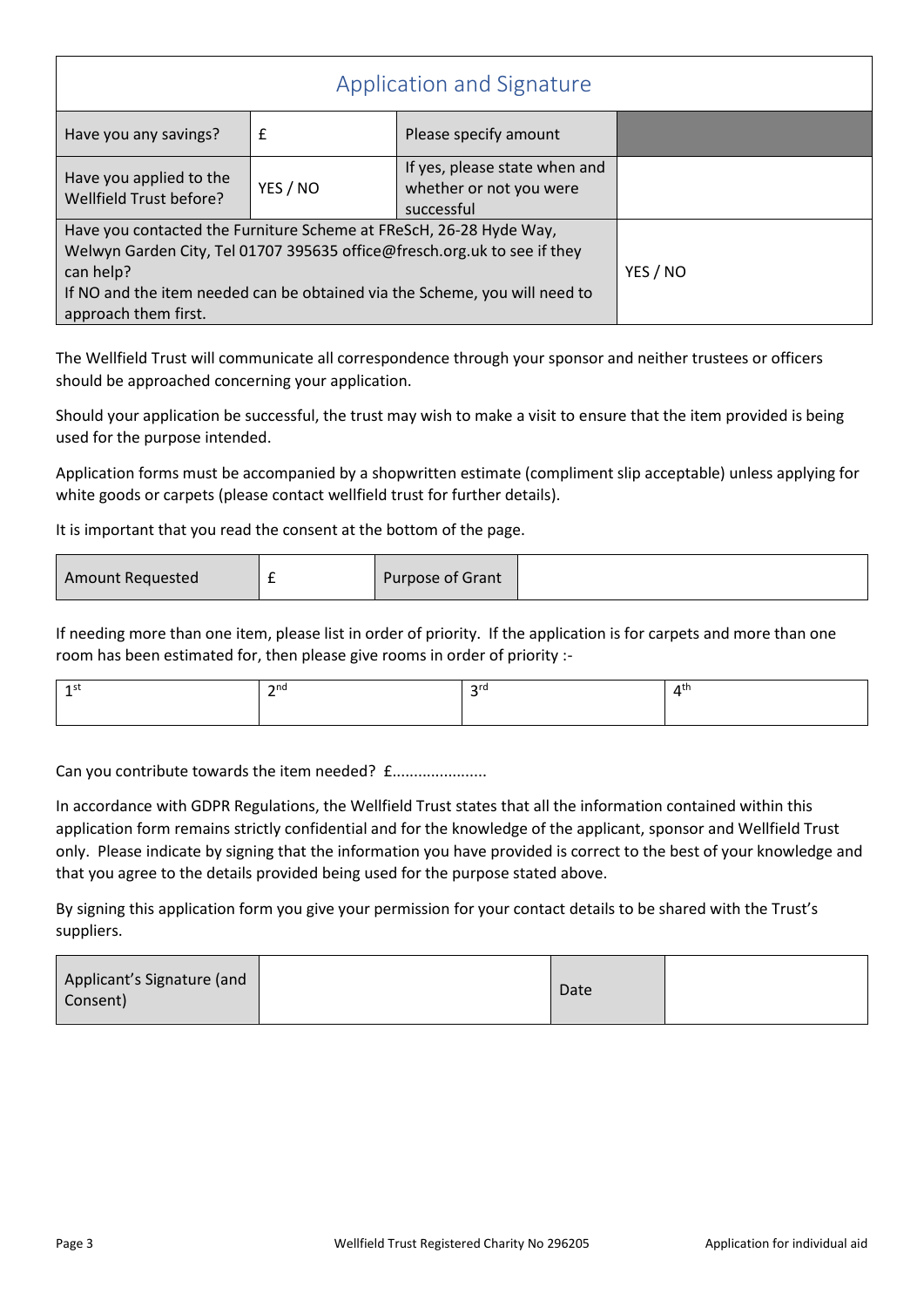| Details in support of this application                                                                                         |  |            |  |
|--------------------------------------------------------------------------------------------------------------------------------|--|------------|--|
| This page to be completed by the Sponsor in Block Capitals, please.<br>Please read the information on Page 5 before completion |  |            |  |
| Name of Sponsor                                                                                                                |  | Occupation |  |
| <b>Address</b>                                                                                                                 |  |            |  |
| Phone number(s)                                                                                                                |  |            |  |
| Have you applied elsewhere for a grant on behalf<br>of this client? (If YES) please specify.                                   |  |            |  |
| Have applicants been visited in their own home?                                                                                |  | YES / NO   |  |

Please provide details as to the family's personal circumstances, which should include state of health, living conditions, any special needs and any information which would support their case for a grant from the Trust. We also need to know why the applicants are applying for a particular item (please use space provided & attach extra sheet if necessary) :-

If you are satisfied that the application form has been completed to the best of your knowledge please return it (with necessary estimates) to :-

Wellfield Trust, Birchwood Centre, Longmead, Hatfield, Herts, AL10 0AN Tel/Fax. 01707 251018

Office hours :- Monday to Friday 9 am to 2 pm